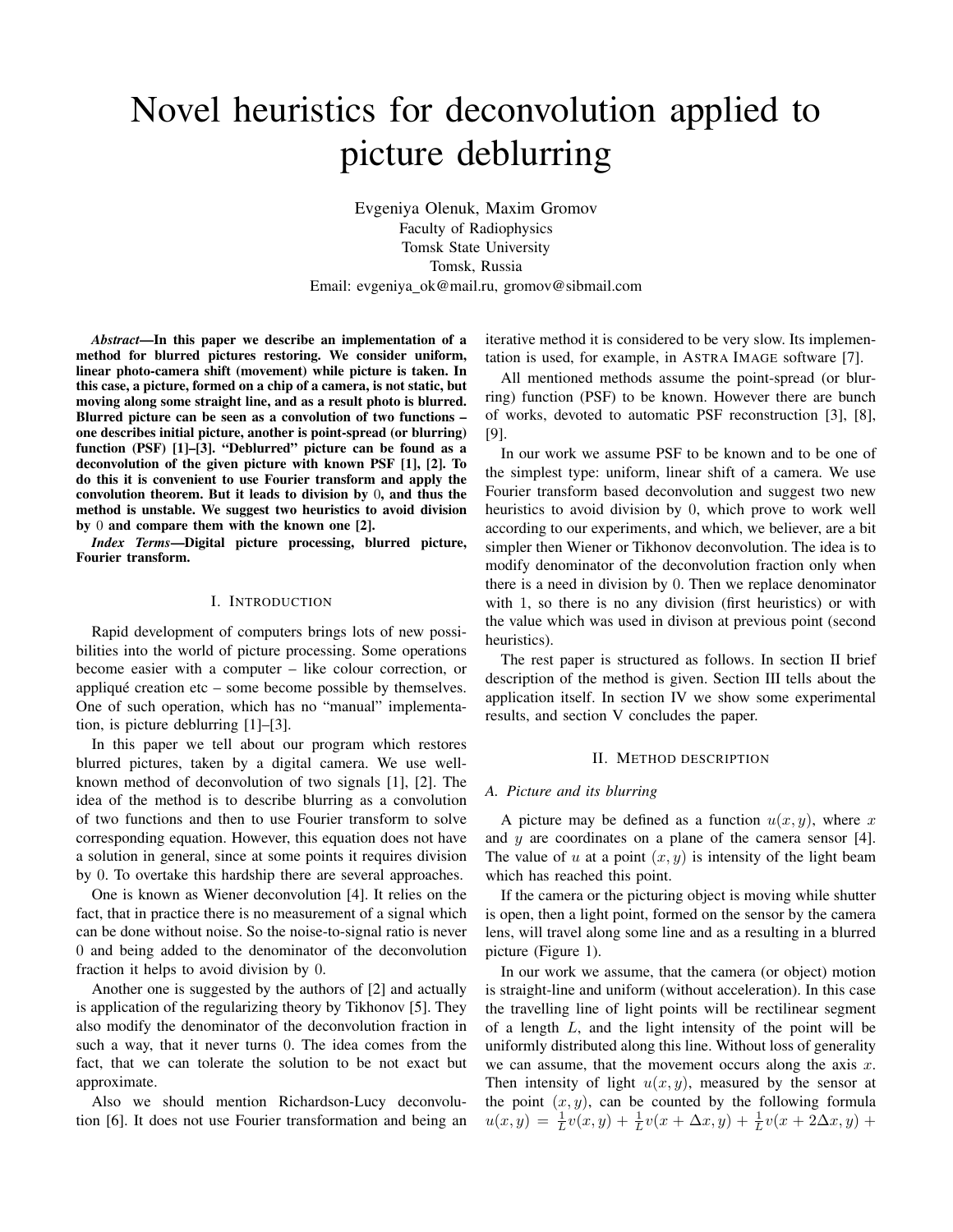

Figure 1. Scheme of formation blurred picture

$$
\ldots + \frac{1}{L}v(x+L,y), \text{ or in integral form}
$$

$$
u(x,y) = \int_{-\infty}^{\infty} k(x-\xi)v(\xi,y)d\xi,
$$
 (1)

where  $v(x, y)$  – picture which would be got, if there were no movement (and blurring),

$$
k(x) = \begin{cases} \frac{1}{L}, & \text{if } x \leq L, \\ 0, & \text{otherwise} \end{cases}
$$

is blurring function.

The expression (1) is a convolution-like equation for function  $v(x, y)$ , which is a original unblurred picture. Applying Fourier transform to the both sides of the equation (1) and keeping in mind convolution theorem [10] we shall get algebraic equation for Fourier image  $V(\omega, y)$  of the function  $v(x, y)$ :  $U(\omega, y) = K(\omega)V(\omega, y)$ . Unfortunately,  $|K(\omega)|$  turns 0 (or, with no difference, very small) for some values of  $\omega$  and in this points solution could not be found as

$$
V(\omega, y) = \frac{U(\omega, y)}{K(\omega)} \equiv \frac{U(\omega, y)K^*(\omega)}{|K(\omega)|^2}.
$$
 (2)

# *B. Different approaches to avoid division by* 0

There are several approaches to avoid division on 0 in expression (2). The historically first approach should be considered deconvolution, based on Wiener's filter [?]:

$$
V(\omega, y) = \frac{U(\omega, y)K^*(\omega)}{|K(\omega)|^2 + \text{NSR}(\omega)},
$$

where  $NSR(\omega) > 0$  is noise-to-signal ratio, and since it is hard to have a measurement without noise, this function in practice is never 0. In most application it can be replaced with some a priory known constant.

In [2] it is suggested to find solution in the form

$$
V(\omega, y) = \frac{U(\omega, y)K^*(\omega)}{|K(\omega)|^2 + \alpha \omega^{2p}},
$$

where  $\alpha$  and  $p$  are heuristics parameters. This formula comes from the regularizing theory by Tikhonov [5]. It is easy to see, that in certain cases Tikhonov deconvolution turns into Wiener deconvolution, for example, when  $p = 0$  and  $\alpha =$  $NSR = const.$ 

We use a little bit different approach. We suggest to keep formula (2) intact while there is no division by 0 and only in cases of such  $\omega$ , that  $|K(\omega)|^2 < \varepsilon$  replace  $|K(\omega)|^2$  with 1

(then there is no division), or with the value which was used obtained for previous  $\omega$ . Here  $\varepsilon$  is a priory specified (by user) threshold.

#### *C. Digital case*

Since all pictures we deal with are taken by digital camera, function  $u(x, y)$  (as well as  $v(x, y)$  and  $k(x)$ ) and its arguments  $x$  and  $y$  will take discrete values within certain limits. Usually, for 24-bit .bmp files, which we shall use for our application, value of intensity of a channel (red, green or blue) lies within 0 and 255, 0 stands for the lowest intensity (no light), 255 – the highest. Intensity, which is less then the lowest is considered to be 0, and which is more then the highest – 255.

Values are measured equidistantly all over camera's sensor, which is usually rectangular. Points of the measurement are called pixels. Upper left pixel has coordinates  $(0, 0)$ , next right to it –  $(1,0)$  etc; next bottom to the pixel  $(0,0)$  is pixel  $(0, 1)$  etc. Thus, digital picture is a matrix **u**, where **u** $(x, y)$ is intensity, measured at pixel  $(x, y)$ ,  $x \in \{0, 1, \ldots m - 1\}$ ,  $y \in \{0, 1, \ldots n-1\}$ ,  $m$  – width of the picture in pixels,  $n-1$ its height. Note, that we consider first index of the matrix to be its column, and second – row.

In the digital case, the integral in (1) should be replaced by the sum:

$$
\mathbf{u}(x,y) = \sum_{\xi=0}^{m-1} \mathbf{k}(x-\xi)\mathbf{v}(\xi,y),\tag{3}
$$

and Fourier transform becomes the discrete Fourier transform, when we try to find a solution for  $(3)$ :

$$
\mathbf{V}(\omega, y) = \frac{\mathbf{U}(\omega, y)}{\mathbf{K}(\omega)}.
$$
 (4)

Here  $V -$  is the Fourier image of the unblurred digital picture  $v, U -$  is the Fourier image of the blurred digital picture u, taken by the camera,  $K -$  is the Fourier image of the blurring vector k. Again, for some  $\omega$  |K $(\omega)$ |<sup>2</sup> may turn 0 or become small enough to make division in (4) invalid. If that happens, our program replaces  $|\mathbf{K}(\omega)|^2$  with 1 or replaces  $\mathbf{K}(\omega)$  with the value  ${\bf K}(\omega - 1)$ , depending on what heuristics was chosen by a user.

We measure blurring distance  $L$  in pixels, which, we think, is the most convenient way. So, the value of  $L$  is integer and has the following meaning. Suppose  $L = 5$ . Then a light point, which in other circumstances would result as a pixel  $(x, y)$  with intensity  $\mathbf{v}(x, y)$ , "spreads" its intensity among L pixels  $(x, y)$ ,  $(x + 1, y)$ ,  $(x + 2, y)$ , ...  $(x + 4, y)$  and each gets  $1/L = 1/5$  part of the original intensity  $\mathbf{v}(x, y)$ , and thus  $\mathbf{k} = \langle \frac{1}{5}, \frac{1}{5}, \frac{1}{5}, \frac{1}{5}, \frac{1}{5}, 0 \ldots, 0 \rangle.$ 

#### III. METHOD IMPLEMENTATION

For implementation of the method, described in section II, we have chosen JAVA and NETBEANS [11] as IDE. For the discrete Fourier transform we decided to use THE APACHE SOFTWARE FOUNDATION implementation [12] of Fast Fourier Transform algorithm [10]. This fact implies some restrictions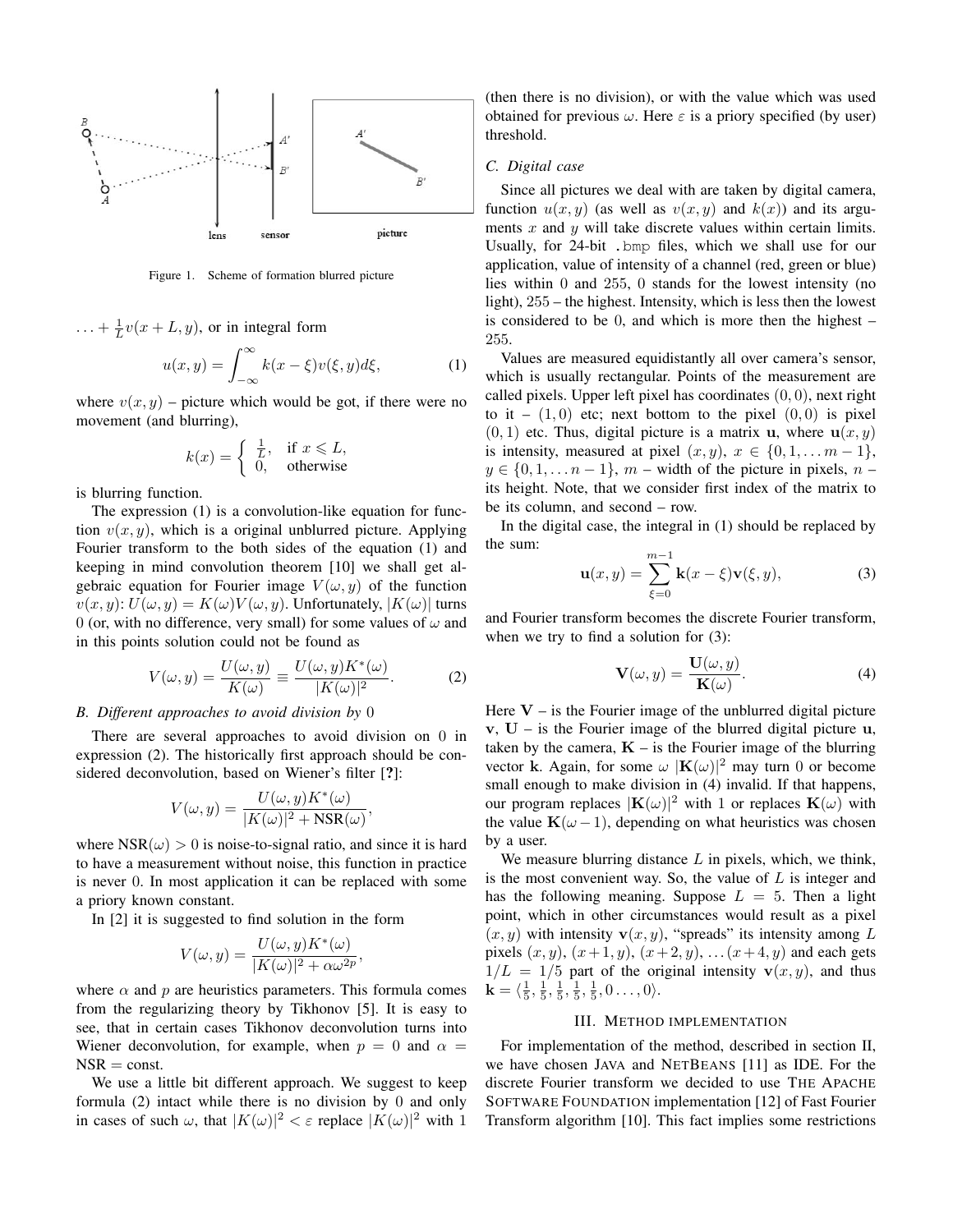for the width  $m$  of a picture: it should be of an integral extent of 2. We decided *m* to be  $2^{10} = 1024$ .

The application works with files of 24-bit .bmp pictures of width 1024 pixels. Due to our assumption, that blurring is happening along axis  $x$ , each line of the picture (the row in terms of matrix) is processed separately (and the line has three independent channels: red, blue and green).

Interface of the program you can see in Figure 2. On the left



Figure 2. Interface

part of the window there is original picture and on the right – processed. User can chose either to restore the original picture (buttons "Restore No. 1", "Restore No. 2", "Restore No. 3") or blur it (the button "Blur").

Value of  $e$  is the threshold for our heuristics. If the value of  $|\mathbf{K}(\omega)|^2$  is less then e, program replaces  $|\mathbf{K}(\omega)|^2$  with 1 (i.e. there is no division for this  $\omega$  in (4)), when the first heuristics is chosen (button "Restore No. 1"), or replaces  ${\bf K}(\omega)$  with the value  ${\bf K}(\omega - 1)$ , when the second heuristics is chosen (button "Restore No. 2"). In case the user presses button "Restore No. 3" Tikhonov deconvolution will be used with  $\alpha$  and  $p$  taken from edit-fields  $e$  and  $p$  correspondingly.

Value of  $L$  stands for the blurring distance. The user can specify it by hand or by clicking mouse on the original picture.

# IV. SOME EXPERIMENTS WITH THE PROGRAM

Here we present some examples of pictures, restored by our program. First we use artificially blurred picture (Figure 3 b)), blurring distance  $L$  is 80 pixels. Restored picture is shown in Figure 4. There we used first heuristics: replacement of values of  $|\mathbf{K}(\omega)|^2 < e$  with 1, where  $e = 0.01$ .

Then we took a picture of a sheet of paper with Figure 3a while moving the camera (see Figure 5). Result of restore is shown in Figure 6.



Figure 3. Original picture (a) and blurred by PHOTOSHOP [13] (b)



Figure 4. Restored picture from Fig. 3b,  $e = 0.01, L = 80$ 



Figure 5. Really blurred picture



Figure 6. Restored picture from Fig. 5: a) "invalid" values of  $\mathbf{K}(\omega)$  are replaced by 1,  $e = 0.03$ ,  $L = 95$ ; b) "invalid" values of  $\mathbf{K}(\omega)$  are replaced by  ${\bf K}(\omega-1)$ ,  $e = 0.04, L = 95$ ; c) using Tikhonov's method with  $\alpha = 0.01$ and  $p = 0$ ; d) using Tikhonov's method with  $\alpha = 10^{-6}$  and  $p = 1$ 

### V. CONCLUSION

In this paper we have presented our implementation of the picture deblurring method, based on deconvolution. Blurring